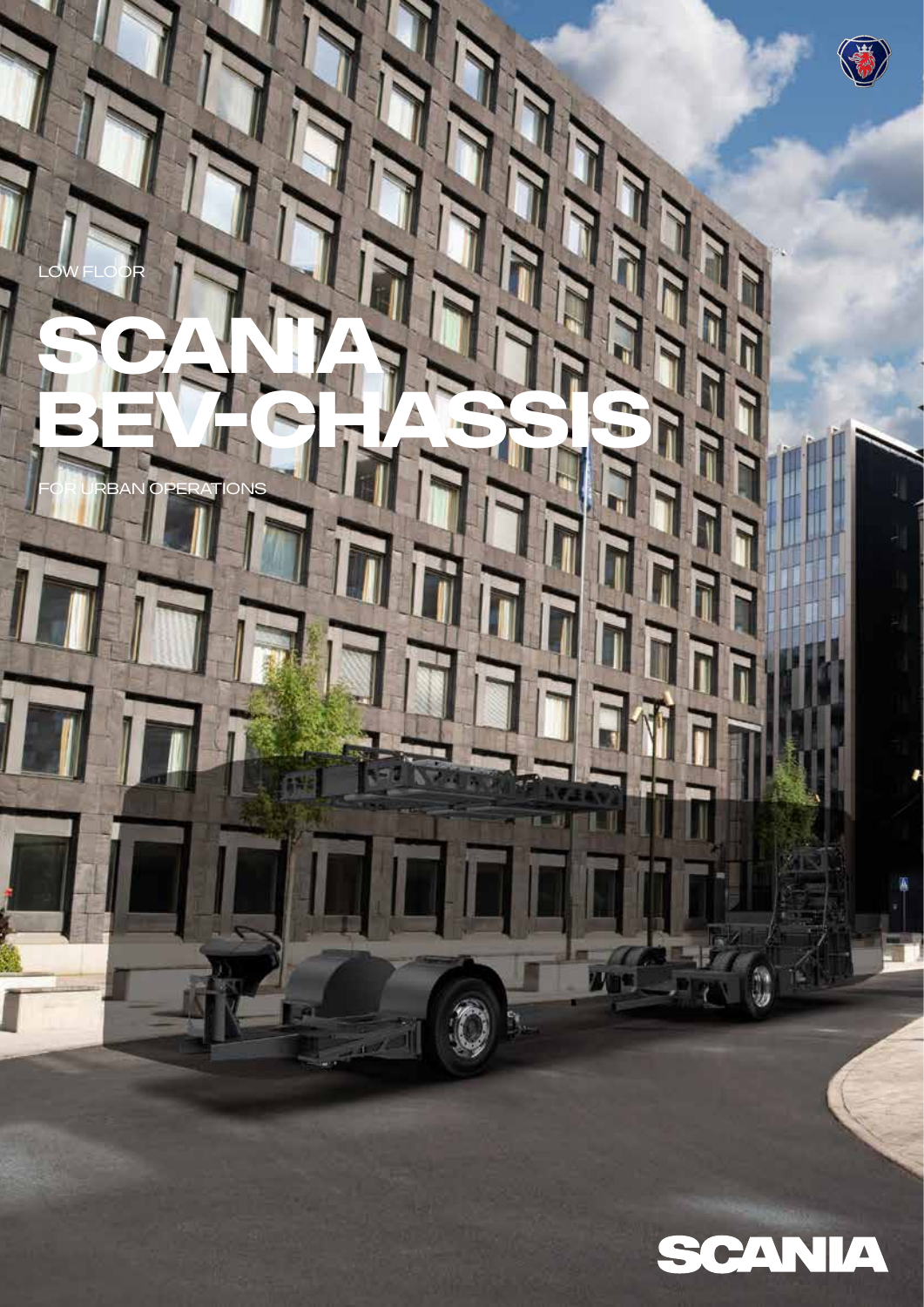#### **For a better city environment**

Having the right vehicle for the operation and using it efficiently is the best way to minimise environmental impact. Scania offers fully electric buses and engines running on all commercially viable renewable fuels – biodiesel/FAME, HVO and biogas powertrains, in order to meet the requirements of all urban operations.

 Through high quality vehicles and innovative technical solutions, maintenance, and a range of driver services, we address fuel efficiency from all angles, helping operators to reduce emissions and fuel costs.

To create a positive passenger experience, Scania buses have independent front suspension that makes the ride more comfortable and a highly efficient climate system that minimises energy consumption and can handle just about all types of climates. And with fully electric powertrain options, Scania can provide buses that that are almost silent in operation.

 To help prevent accidents and create a safer city environment, Scania buses have built-in state-of-the-art safety systems and features. These help the driver by increasing their awareness of other road users and even help to control the vehicle when required.

Based on more than a century of engineering experience, the new generation of Scania buses has been developed to meet the demands of today's and tomorrow's cities; energy efficient, available in a wide range of powertrains and offering the latest technology in everything from safety systems to reduced emission and noise levels. And through excellent uptime, fuel economy and the possibility of high passenger capacity, the new Scania buses allow sustainable mobility to go hand-in-hand with operating economy.

# **DESIGNED FOR SUSTAINABLE AND EFFICIENT MOBILITY**

**ACT** 

The driver area in Scania buses is simply first-class and can even be said to be industry leading. A great turning circle, good visibility, and an overall well-balanced vehicle makes for excellent driveability, while advanced driver assistance systems (ADAS) give the driver good control of the vehicle through improved assisted handling, steering and braking. This increases safety and helps minimise accidents and the associated costs.

#### **Ensuring availability through reliable solutions**

n E sin n n

Reducing vehicle downtime and increasing utilisation is essential to making urban operations cost-efficient. Our buses are built on proven technology and components, resulting in chassis and powertrains that are dependable, durable, and robust. That reliability is the key to minimising time in the workshop and maximising utilisation of the vehicle.

**DEEL E DIE BIJ BEELDEEL** 

Our buses are designed and constructed to make sure that sensitive and expensive components are protected in the event of a collision. Limiting damage and avoiding deformation of components such as the steering and batteries is critical for minimising costs, as well as complex and time-consuming repairs.

Additionally, Scania buses are designed to facilitate maintenance and to make it as efficient as possible. Here, Scania offers professional workshop services with excellent parts availability to secure maximum uptime.

#### **A first-class driver area**

日本語 **WELL** 

ALL 110

,,,,,,

A bus operating in urban traffic is constantly exposed to the risk of external damage and the work environment for the driver can be very demanding. A quality driver environment can therefore play a crucial role in reducing the risk of collisions, downtime, sick-leave, and improving employee retention.

**Bay indicated in the continuity of the set of the continuity** 

 Due to the demanding work environment, operators also face challenges when it comes to sick leave and employee retention; that's why we've designed the best possible work environment for drivers in terms of ergonomics, reachability, climate control, safety features and an overall quality feel.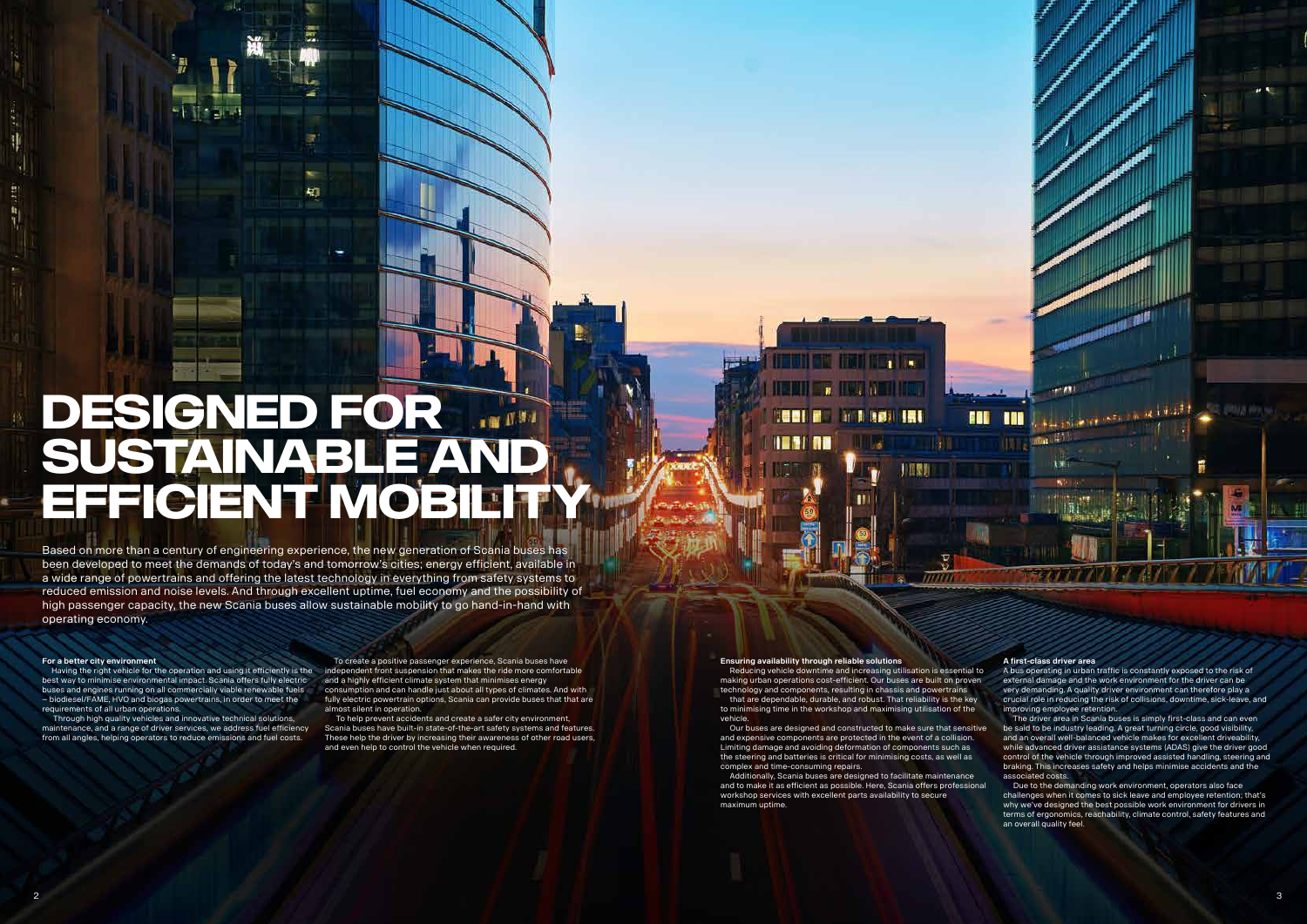#### **Driver area**

- The driver area has a completely new design with improved ergonomics, safety, comfort, and driveability.
- Excellent ergonomics and reachability
- pedal placement, leg space, driver height settings, flexible switch placement due to CAN-functionality.
- Increased safety electro-pneumatic parking brakes.
- Excellent drivability great turning radius, advanced driver assistance systems, and improved assisted handling, steering and braking.

#### **Front suspension technology**

Without compromising on passenger capacity, the new independent front suspension offers excellent passenger comfort and enables a wider aisle (900 mm). This results in new layout possibilities, increased passenger flow, space and accessibility.

#### **Battery packs**

The battery packs are placed on the roof and in the rear, creating a well-balanced bus with excellent driveability and ride comfort.

#### **Safety features**

- A range of functions support the driver in demanding urban environments. • Electro-pneumatically activated parking
- brake locks the brakes until acceleration is activated, thereby preventing unintentional vehicle motion.
- accelerate more smoothly, efficiently and comfortably.
- Vulnerable road user collision warning detects cyclist and pedestrians close to the vehicle.

#### **Electric system**

The new power supply architecture comes with improved electronic control units (ECUs) and functions that improve performance and facilitate diagnostics for repair and maintenance. It also enables new functionality within ADAS, e-mobility and autonomous transport systems.

# **PRODUCT DESIGN FEATURES**

The low floor Scania C-chassis meets the needs of operators on every continent. With total design and production control over chassis and powertrain, Scania delivers unrivalled reliability, durability and performance.

- Blind spot warning detects other vehicles located in the driver's blind spot area.
- Underrun protection rigid beams in the
- rear protect passengers and sensitive components.
- 
- 
- Acceleration control assists the driver to
	-

#### **Battery temperature control**

Battery pack temperature is controlled by a closed water cooling system. In very cold or very hot ambient temperatures, the water cooling is assisted by an electric heater or a A/C cooling respectively.

The assisting A/C is separated from the passenger and driver A/C, and integrated in the battery cooling circuit. These solutions enable propulsion without power limitation in temperatures from -35°C to +40°, for all conditions up to 16% slopes, without compromising vehicle speed.

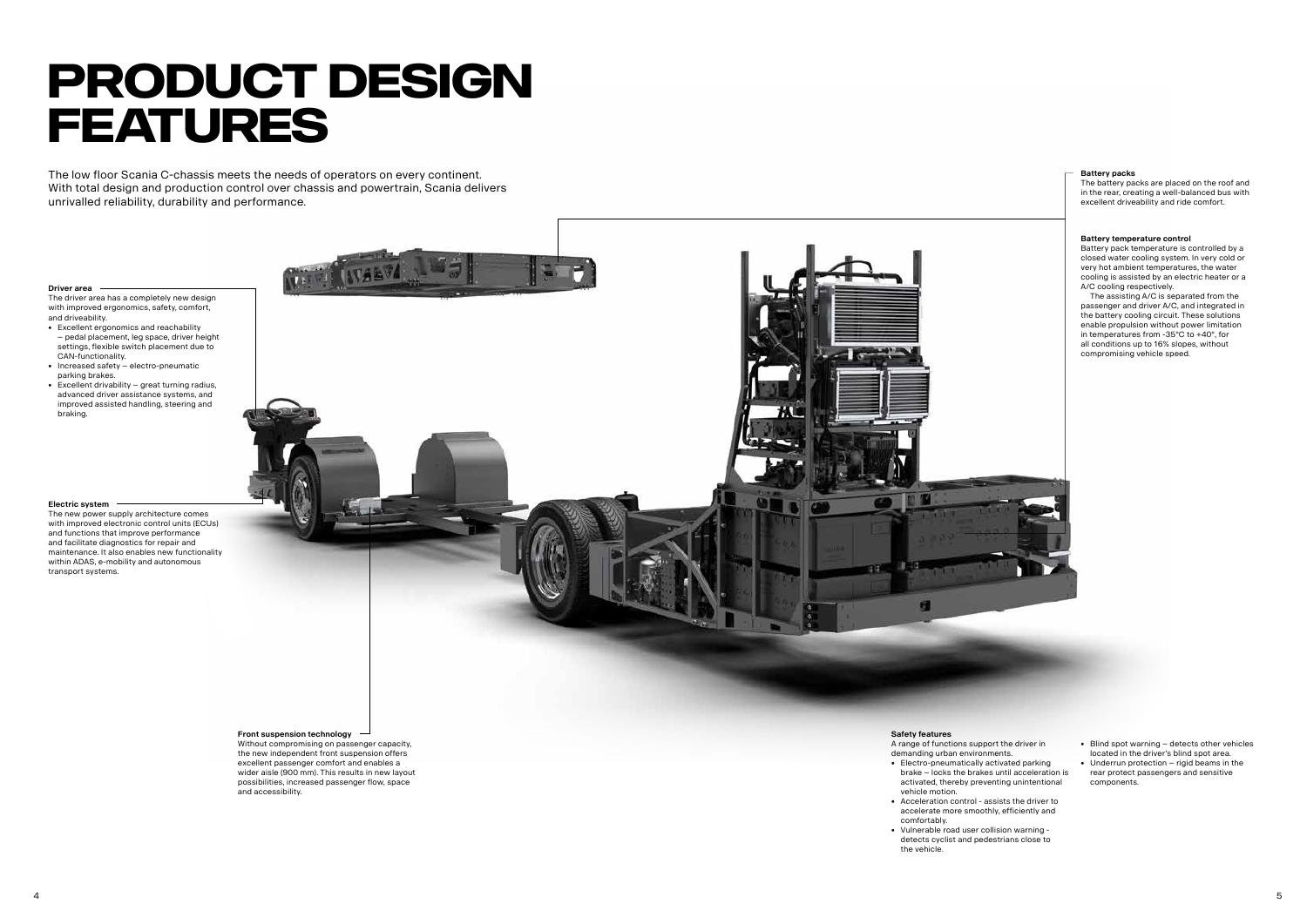## **Powertrains**

The low floor Scania C-chassis offers a wide range of energy efficient and reliable powertrains optimised for inner-city traffic.

## **Axles**

## **Gearbox**

2-speed gearbox for E-machine

## **Floor level**

The low entry point and flat floor throughout the bus increases accessibility for all passengers, including wheelchair users and children in strollers. In combination with the wide aisle, these features also contribute to efficient passenger flow.

| <b>Fully electric</b> | Output                                 | Torque         | <b>Energy consumption</b> |
|-----------------------|----------------------------------------|----------------|---------------------------|
| Electric motor        | 300 kW peak<br>250 kW continuous (R85) | 2100 Nm (peak) | 0.75-1.5 kWh/km           |

Independent wheel suspension Max. load capacity 8.2 tonnes

Number of high-voltage battery packs: 10 battery packs Battery capacity: 330 kWh



## **Powertrain – Fully electric**

300 kW (peak), torque 2100 Nm 250 kW (continuous)

**Gearbox:** 2-speed to optimise energy consumption

**Battery capacity:** 330 kWh, Lithium-Ion (NMC) 10 battery packs placed 4 in rear and 4 or 6 on the roof.

**Charging options:** Depot (CCS type 2): DC up to 150 kW

### **Axle and suspension**

**Configurations:** 2-axle

## **Front axle:**

#### **Rear axle:** Rigid axle, driven

Max. load capacity 12 tonnes

Full air suspension with electronic level control system (ELC) Total raising or lowering of chassis height in the front or the whole side

## **Wheel**

**Tyre size:**  295/80 Continental on 8.25 Durabright alloy (including spare)

## **Electrical system**

230 Ah 24 V

## **Brakes**

Disc brakes, electronic brake system (EBS), anti-lock brake system (ABS), traction control (TC), bus stop brake, hill-hold, pad wear indicator, pipes manufactured from either rust-protected steel or high impact synthetics, seperate air tanks for each circuit, exhaust brake with automatic control

## **Support system**

Scania Driver Support, electro-pneumatically activated parking brake, adaptive cruise control (ACC), vulnerable road user collision warning, blind spot warning



## SERVICE OFFERING

Chassis shown for illustrative purposes only.

Our offering consists of a number of services for minimising emissions, increasing safety, and improving operating economy, focusing on areas like fuel efficiency and uptime. These services allow us to provide solutions to each operators' individual challenges and needs. Scania's data services generates insight and create business value through anything from position and speed to performance and driving style. Scania's data API's comply with the rFSM standards 1.x and 2.x.

## **Repair and maintenance services**

Having access to professional workshops and quality spare parts is key to keeping the vehicles in prime condition. Scania offers a range of repair and maintenance services:

#### **Scania Flexible Maintenance**

Uses real-time vehicle data to produce maintenance plans tailored to each vehicle's actual operation, meaning no underserving and no overserving. This is done by continually monitoring and analysing operational data to ensure maximum uptime and schedule maintenance customised to the operations, thus increasing productivity and decreasing disruptions.

#### **Scania Fleet Care**

The fleet operator receives a dedicated Fleet Manager from Scania equipped with advanced tools and systems, to optimise maintenance and prevent breakdowns based on operational data and vehicle data analysis.

#### **Customer workshop services**

A tailored collaboration service designed to facilitate for the operator by streamlining and quality assuring the workshop and workshop processes to meet Scania standards.

## **Financial services**

Flexible financing and insurance solutions that suit the operational needs, tailored to provide predictable costs and manageable risks – over the entire lifecycle of the vehicles.

#### **Scania Financing**

Tailored solutions for financing an expansion or a fleet renewal. Handled with professional knowledge of financial of the transport business and optimised for the local tax and legal environment.

#### **Scania Insurance**

Tailored solutions that, together with claims support service and Scania Assistance, will help get the vehicle back on the road quicker, safeguarding uptime – and peace of mind.

## **Driver services**

Enables drivers to drive safer and more efficient, and can reduce the need for maintenance.

### **Scania Driver Training**

Combines theory and practice, covering topics such as safe and efficient driving, especially important when it comes to electrical vehicles, not only to save energy but even regenerate energy by optimal driving. Handles also other aspects of professional driving, always with a focus on profitability, fuel economy and reduced emissions.

#### **Scania Driver Evaluation**

An on-board device that assesses the driving style by comparing it to that of drivers operating in similar conditions. The result, which can be used to achieve long term improvements, is visible in the Scania Fleet Management Portal and Scania Fleet App.

### **Fleet management services**

The data collected on board the buses provides valuable insight into driving styles, productivity and economy. This level of tracking and diagnostics can bring significant benefits in terms of increased uptime, improved safety and reduced operating costs. Through the Scania Fleet Management Portal and the Scania Fleet App, operators can gain access to valuable insights and reap the benefits.